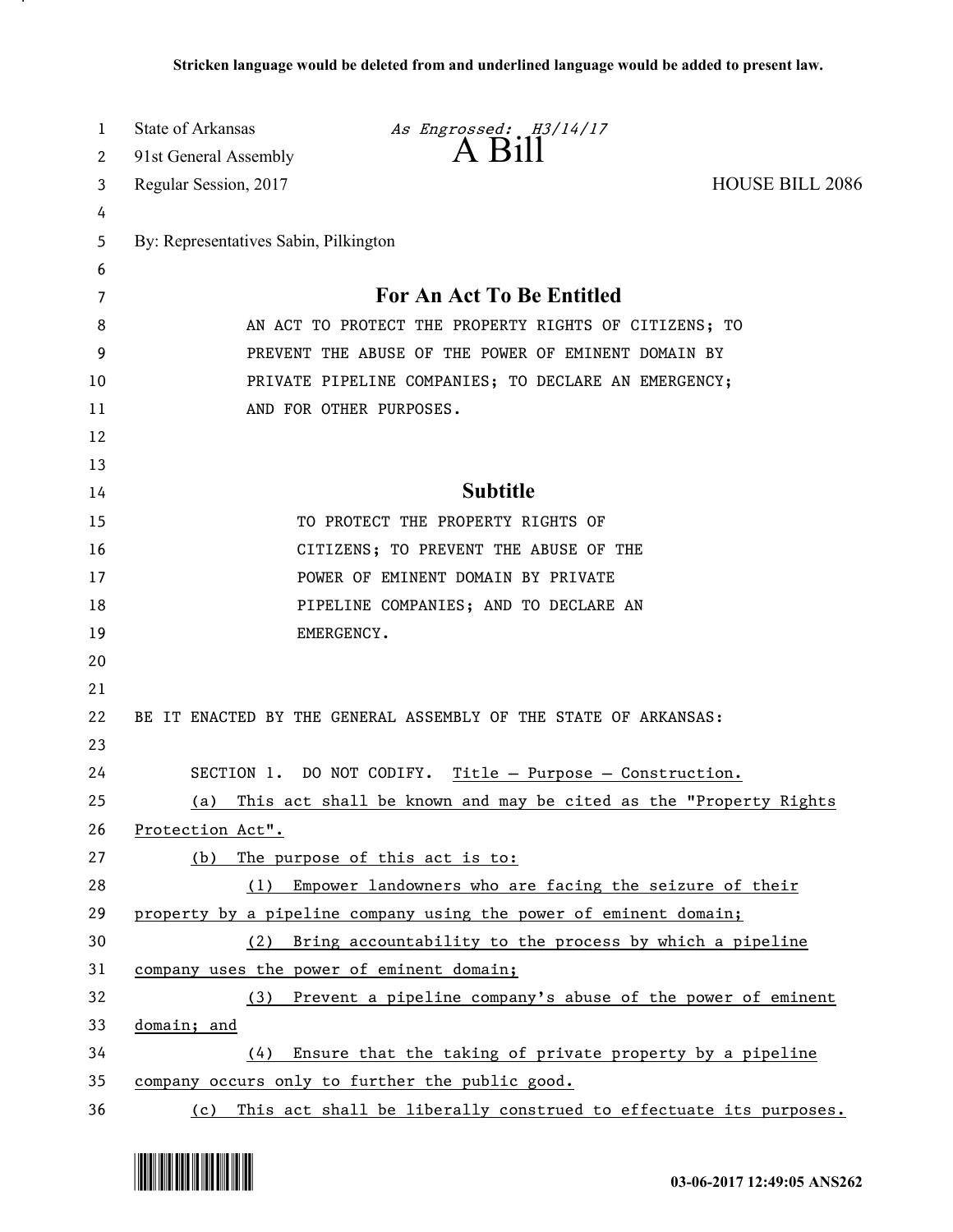| 1              |                                                                               |
|----------------|-------------------------------------------------------------------------------|
| 2              | SECTION 2. Arkansas Code § 23-15-101 is amended to read as follows:           |
| 3              | 23-15-101. Common carriers - Eminent domain - Definitions.                    |
| 4              | All pipeline companies A pipeline company operating in this state<br>(a)      |
| 5              | are given is given the right of eminent domain and are declared to be common  |
| 6              | carriers, except pipelines operated for conveying natural gas for public      |
| $\overline{7}$ | utility service if:                                                           |
| 8              | The pipeline company is a natural gas public utility as<br>(1)                |
| 9              | defined in § $23-l-101(9)(A)(i)$ or a municipal natural gas utility providing |
| 10             | service under § 14-54-701 et seq.; or                                         |
| 11             | The pipeline company:<br>(2)                                                  |
| 12             | (A) Is exercising the right of eminent domain in                              |
| 13             | connection with the operation of a common carrier facility;                   |
| 14             | Obtains an order verifying it will operate a common<br>(B)                    |
| 15             | carrier facility from the Arkansas Public Service Commission under § 23-15-   |
| 16             | $106;$ and                                                                    |
| 17             | (C) Is granted a permit by the Arkansas Department of                         |
| 18             | Environmental Quality under § 23-15-107.                                      |
| 19             | The Except as provided in this subchapter, the procedure to be<br>(b)         |
| 20             | followed in the exercise of the right of eminent domain shall be the same as  |
| 21             | prescribed in § 18-15-1201 et seq. relating to railroad companies, telegraph  |
| 22             | companies, and telephone companies.                                           |
| 23             | (c) As used in this subchapter:                                               |
| 24             | (1) "Common carrier facility" means pipeline equipment or                     |
| 25             | facilities by or through which services are provided without discrimination   |
| 26             | to or for the public in this state for hire; and                              |
| 27             | (2) "Pipeline company" means a person or a corporation and its                |
| 28             | lessees, trustees, and receivers, that owns or operates pipeline equipment or |
| 29             | facilities used for gathering, transmitting, or transporting natural gas,     |
| 30             | crude oil, other petroleum products, or ammonia and other substances and      |
| 31             | materials composing commercial fertilizer or used in manufacturing commercial |
| 32             | fertilizer.                                                                   |
| 33             |                                                                               |
| 34             | SECTION 3. Arkansas Code Title 23, Chapter 15, Subchapter 1, is               |
| 35             | amended to add an additional section to read as follows:                      |
| 36             | 23-15-102. Notice - Filing requirements.                                      |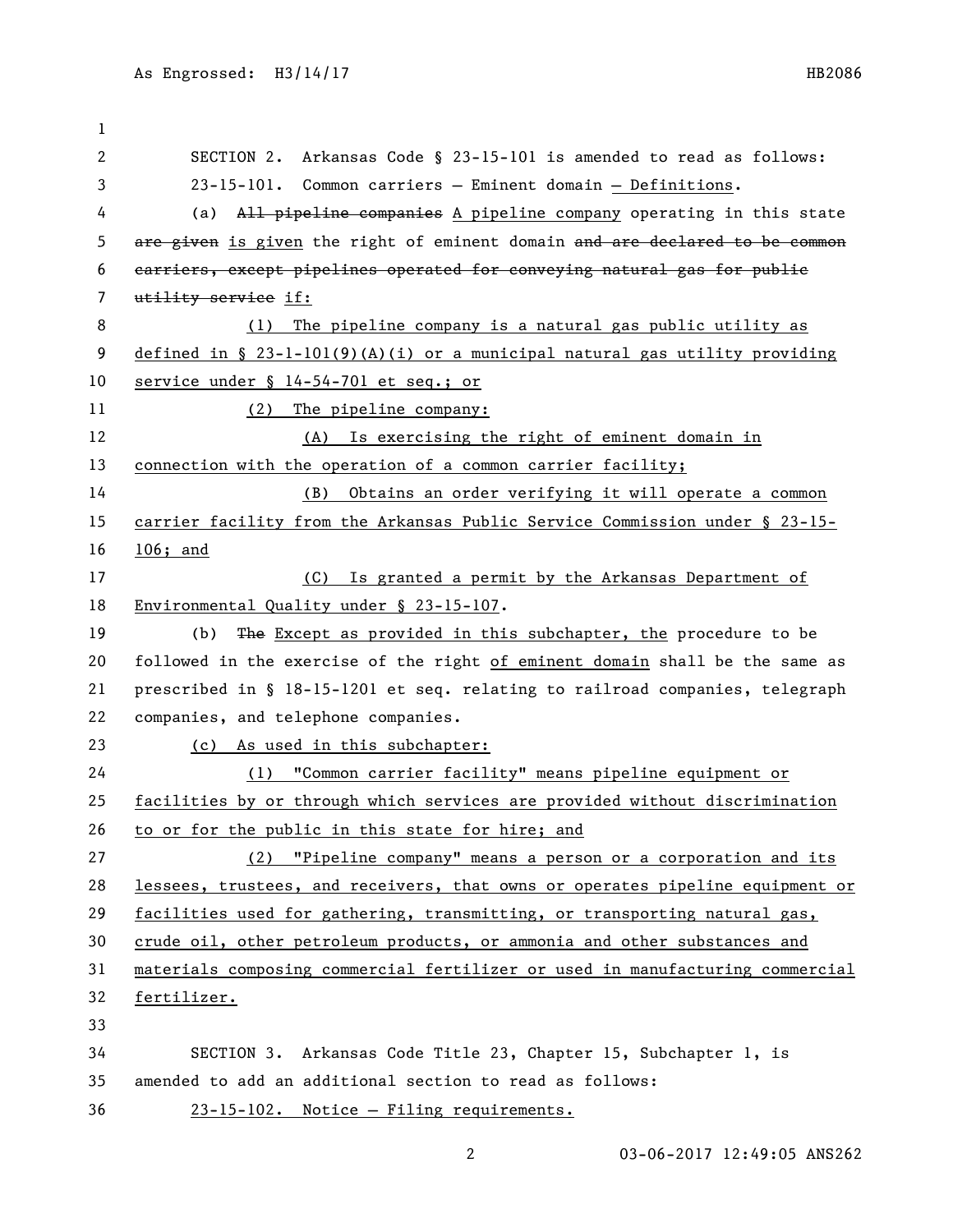As Engrossed: H3/14/17 HB2086

| 1                | (a) At least thirty (30) days before requesting an order from the               |
|------------------|---------------------------------------------------------------------------------|
| 2                | Arkansas Public Service Commission under § 23-15-106 and a permit from the      |
| 3                | Arkansas Department of Environmental Quality under § 23-15-107, a pipeline      |
| 4                | company as specified in § 23-15-101(a)(2) shall provide notice of its intent    |
| 5                | to exercise a right of eminent domain, as follows:                              |
| 6                | (1) Designate on a plat or map prepared by the pipeline company                 |
| 7                | and file with the county clerk of each county in which the proposed site of     |
| 8                | the pipeline is to be located the:                                              |
| $\boldsymbol{9}$ | (A) Width of the strip of land needed to be condemned for                       |
| 10               | the purposes of the pipeline;                                                   |
| 11               | (B) Location of the land; and                                                   |
| 12               | Depths to which the pipeline is to be laid;<br>(C)                              |
| 13               | Deliver by certified mail, return receipt requested, to each<br>(2)             |
| 14               | owner of real property whose property may be within the site of the proposed    |
| 15               | pipeline a written notice of intent to exercise a right of eminent domain       |
| 16               | that contains:                                                                  |
| 17               | (A) A copy of this section and $\S$ 23-15-106 - 23-15-108;                      |
| 18               | A copy of the plat or map prepared by the pipeline<br>(B)                       |
| 19               | company under subdivision (a)(1) of this section; and                           |
| 20               | (C)<br>The following language in boldface type:                                 |
| 21               | THE ATTACHED ARKANSAS CODE SECTIONS 23-15-102 AND 23-15-106 THROUGH 23-<br>"(1) |
| 22               | 15-108 PROVIDE:                                                                 |
| 23               | SPECIFIC REQUIREMENTS THAT MUST BE FOLLOWED BY A PIPELINE COMPANY<br>(a)        |
| 24               | BEFORE THE PIPELINE COMPANY MAY EXERCISE THE RIGHT TO ACQUIRE AN EASEMENT       |
| 25               | ACROSS YOUR PROPERTY OR CONDEMN YOUR PROPERTY USING EMINENT DOMAIN; AND         |
| 26               | (b) SPECIFIC RIGHTS FOR YOUR PROTECTION.                                        |
| 27               | (2) YOU SHOULD MAKE YOURSELF FAMILIAR WITH THE REQUIREMENTS AND YOUR RIGHTS     |
| 28               | BEFORE NEGOTIATING WITH A PIPELINE COMPANY OR THE PIPELINE COMPANY'S AGENT      |
| 29               | CONCERNING THE ACQUISITION OF AN EASEMENT ACROSS YOUR PROPERTY BY A PIPELINE    |
| 30               | COMPANY OR THE CONDEMNATION OF YOUR PROPERTY BY A PIPELINE COMPANY USING        |
| 31               | EMINENT DOMAIN.".                                                               |
| 32               | The written notice of intent to exercise a right of eminent domain<br>(b)       |
| 33               | to the owner of real property required by this section shall be directed to     |
| 34               | the address of the owner of the real property as it appears on the records in   |
| 35               | the office of the county sheriff or county tax assessor for the mailing of      |
| 36               | statements of taxes as provided in § 26-35-705.                                 |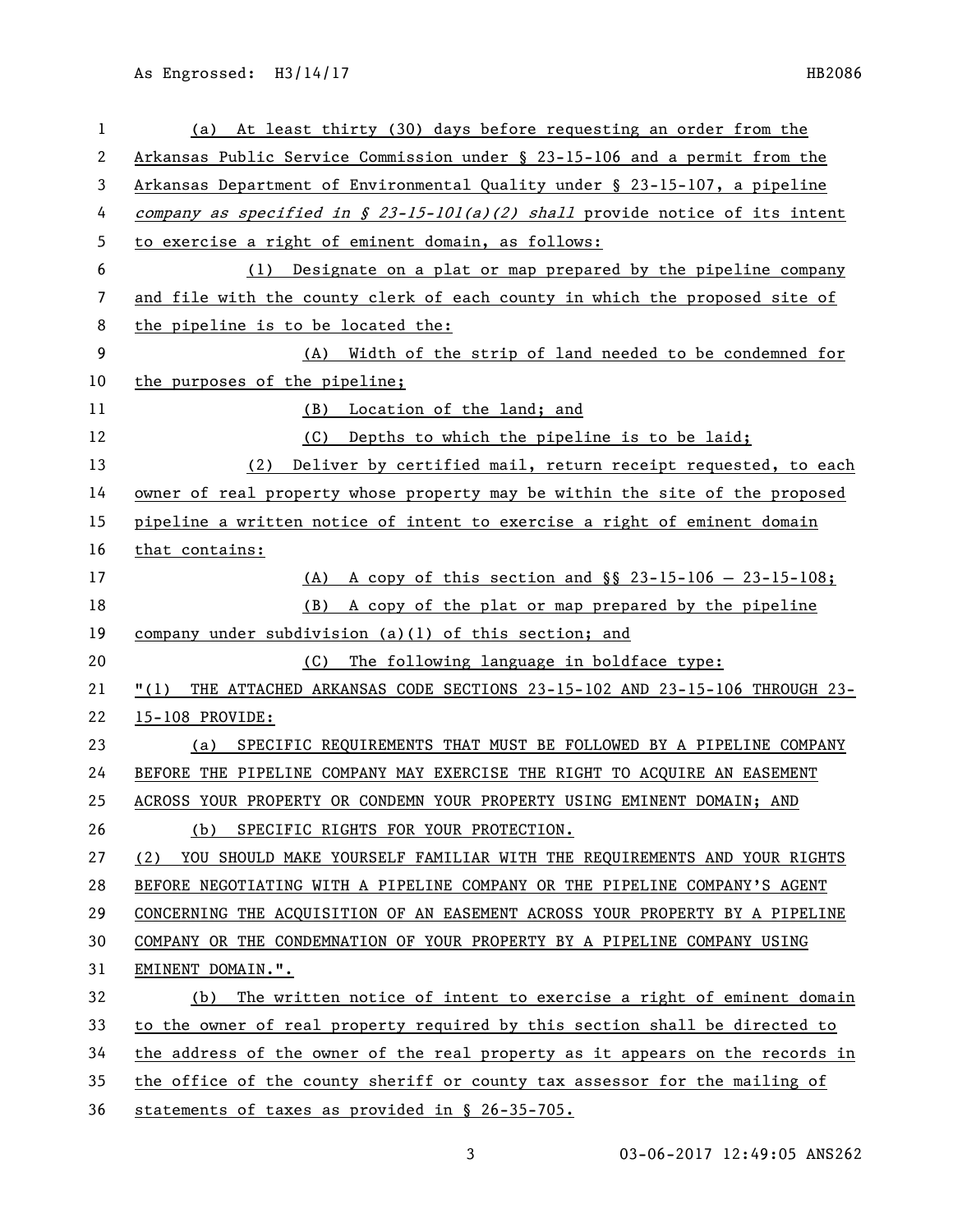| 1  |                                                                                     |
|----|-------------------------------------------------------------------------------------|
| 2  | SECTION 4. Arkansas Code Title 23, Chapter 15, Subchapter 1, is                     |
| 3  | amended to add additional sections to read as follows:                              |
| 4  | 23-15-106. Verification of common carrier facility operation required.              |
| 5  | (a) Before exercising the right of eminent domain under this                        |
| 6  | subchapter, a pipeline company as specified in $\oint$ 23-15-101(a)(2) shall obtain |
| 7  | an order from the Arkansas Public Service Commission verifying that the             |
| 8  | pipeline company will operate a common carrier facility.                            |
| 9  | $(b)(1)$ The application for the order verifying that the pipeline                  |
| 10 | company as specified in $\S$ 23-15-101(a)(2) will operate a common carrier          |
| 11 | facility shall include:                                                             |
| 12 | (A) A description of the proposed project, including its                            |
| 13 | proposed route;                                                                     |
| 14 | (B) A detailed explanation of how the proposed project                              |
| 15 | meets the definition of a common carrier facility under $\S$ 23-15-101(c)(1);       |
| 16 | and                                                                                 |
| 17 | (C) Proof that notice of intent to exercise a right of                              |
| 18 | <u>eminent domain has been given under § 23-15-102.</u>                             |
| 19 | (2) The commission shall hold a hearing, unless waived by the                       |
| 20 | parties, on the application within ninety (90) days of filing the                   |
| 21 | application.                                                                        |
| 22 | $(c)(1)$ An applicant for an order under subsection (a) of this section             |
| 23 | shall give notice of the application, the proposed route of the pipeline, and       |
| 24 | the date, time, and place of the hearing, by:                                       |
| 25 | (A) Sending notice by certified mail, return receipt                                |
| 26 | requested, to all owners of real property as described in § 23-15-102(b), on        |
| 27 | the proposed route of the pipeline no more than five (5) days after the date        |
| 28 | of the order setting the hearing on the application; and                            |
| 29 | Within thirty (30) days of the filing of the<br>(B)                                 |
| 30 | application, publishing notice of the application under subdivision $(b)(1)$ of     |
| 31 | this section one (1) time a week for two $(2)$ consecutive weeks in a newspaper     |
| 32 | of general circulation in each county where land within the proposed site of        |
| 33 | the pipeline is located.                                                            |
| 34 | The notice shall specify the date of the filing of the<br>(2)                       |
| 35 | application and include a statement that interested individuals may file a          |
| 36 | request for intervention with the commission.                                       |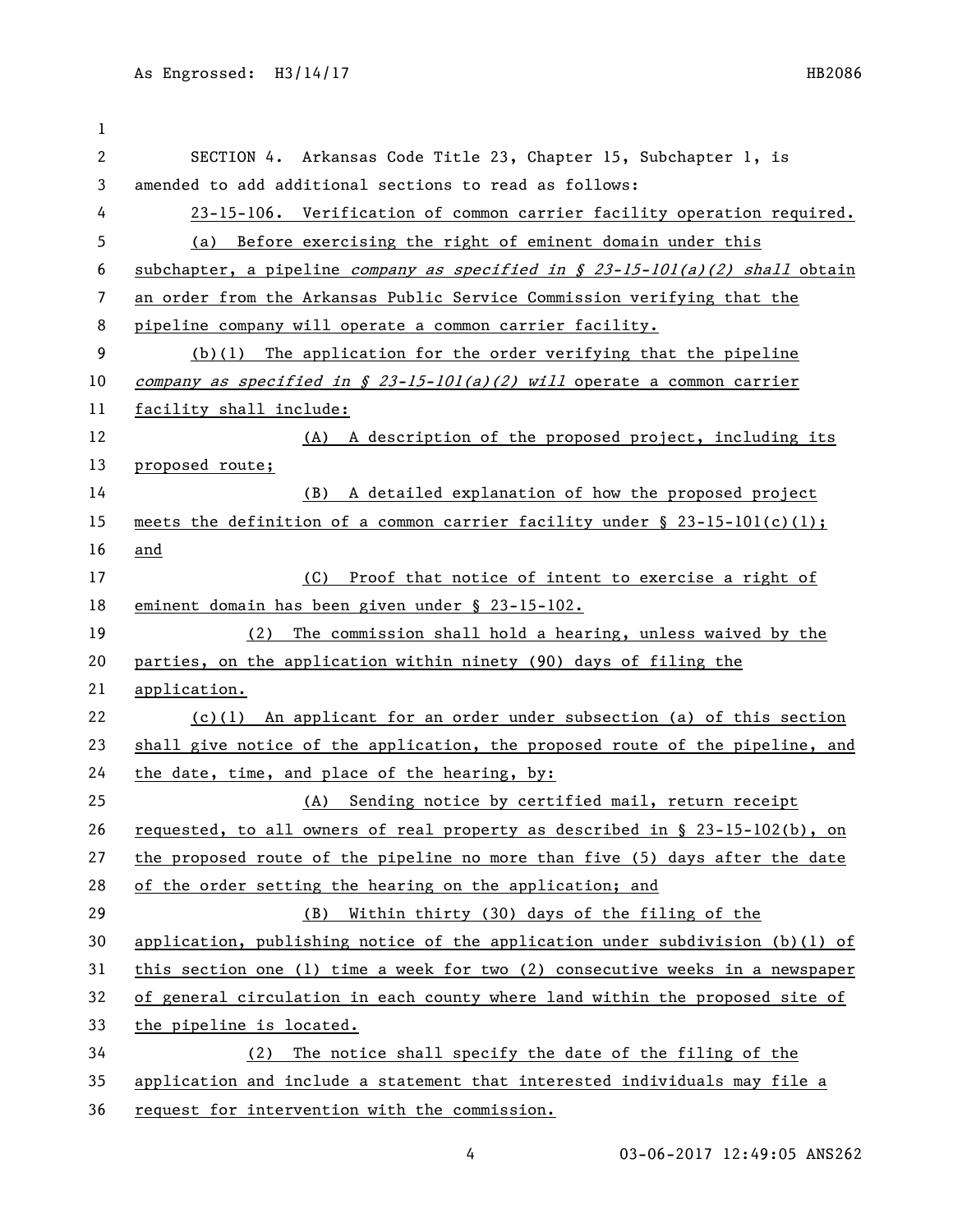As Engrossed: H3/14/17 HB2086

| 1  | The commission shall render its decision on the application for<br>(c)              |
|----|-------------------------------------------------------------------------------------|
| 2  | the order within forty-five (45) days from the conclusion of the hearing.           |
| 3  |                                                                                     |
| 4  | 23-15-107. Permit from Director of the Arkansas Department of                       |
| 5  | Environmental Quality required.                                                     |
| 6  | (a) Before exercising the right of eminent domain under this                        |
| 7  | subchapter, a pipeline company as specified in $\oint$ 23-15-101(a)(2) shall obtain |
| 8  | a permit to construct the pipeline from the Director of the Arkansas                |
| 9  | Department of Environmental Quality.                                                |
| 10 | (b) The director shall establish by rule the requirements deemed                    |
| 11 | necessary or desirable for determining whether the permit should be granted,        |
| 12 | including without limitation:                                                       |
| 13 | That the application for the permit include:<br>(1)                                 |
| 14 | (A) A description of the proposed project, including its                            |
| 15 | proposed route;                                                                     |
| 16 | (B)<br>The width of the proposed pipeline corridor;                                 |
| 17 | (C)<br>An environmental assessment of the proposed project;                         |
| 18 | and                                                                                 |
| 19 | A detailed explanation of the environmental impact of<br>(D)                        |
| 20 | the proposed project and a certification that the location, construction, and       |
| 21 | maintenance of the proposed pipeline does not constitute an undue hazard to         |
| 22 | the environment and natural resources of the state;                                 |
| 23 | (2)<br>That a hearing be held before the director on the                            |
| 24 | application and any objections to the application within sixty (60) days of         |
| 25 | filing the application; and                                                         |
| 26 | $(3)(A)$ That reasonable notice of the application, the proposed                    |
| 27 | route, and the date, time, and place of the hearing be:                             |
| 28 | (i) Sent by certified mail, return receipt                                          |
| 29 | requested, to all landowners within the proposed route; and                         |
| 30 | On the Sunday or Wednesday no more than<br>(ii)                                     |
| 31 | eighteen (18) days nor less than ten (10) days before the hearing, published        |
| 32 | in a newspaper of general circulation in each county where land within the          |
| 33 | proposed site of the pipeline is located.                                           |
| 34 | The notice shall include a procedure for filing a<br>(B)                            |
| 35 | written objection to the application or proposed route with the director.           |
|    |                                                                                     |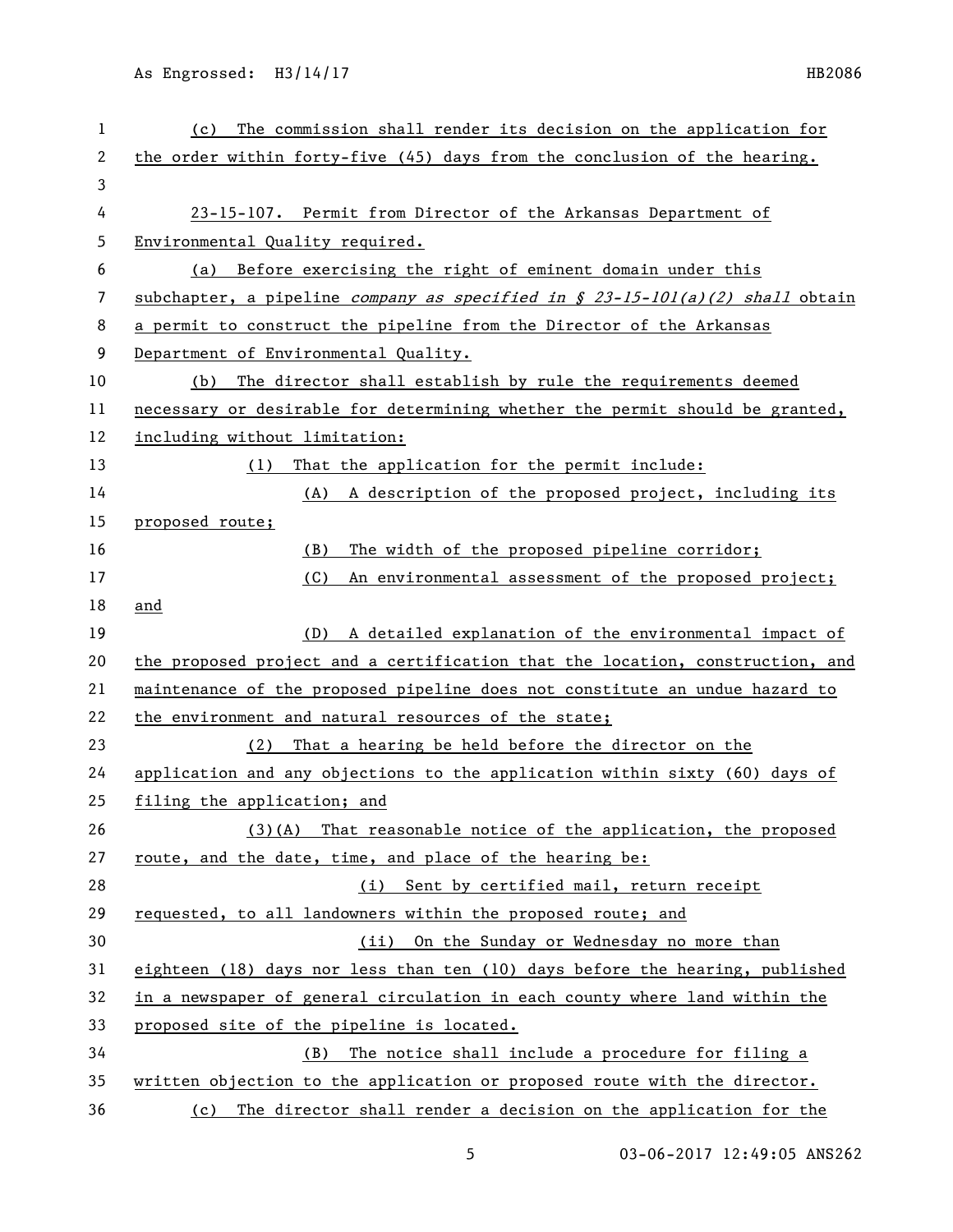| 1  | permit within sixty (60) days of the hearing.                                 |
|----|-------------------------------------------------------------------------------|
| 2  | (d)<br>The director shall not grant the permit unless the director finds      |
| 3  | that:                                                                         |
| 4  | The application complies with subsection (b) of this<br>(1)                   |
| 5  | section;                                                                      |
| 6  | (2)<br>Appropriate notice was given to affected parties; and                  |
| 7  | The location, construction, and maintenance of the proposed<br>(3)            |
| 8  | pipeline do not constitute an undue hazard to the environment or natural      |
| 9  | resources of the state with due consideration of the following factors:       |
| 10 | (A) Whether the proposed route of the pipeline is an                          |
| 11 | environmentally reasonable route;                                             |
| 12 | (B) Whether other corridors of public utilities already in                    |
| 13 | existence may reasonably be used for the pipeline;                            |
| 14 | (C) Compliance with local zoning ordinances, unless                           |
| 15 | compliance would impose an unreasonable burden on the project as weighed      |
| 16 | against the purpose of the local zoning ordinances; and                       |
| 17 | Whether ample opportunity has been afforded for public<br>(D)                 |
| 18 | comment, specifically including without limitation comment by the governing   |
| 19 | body and citizenry of any municipality or county within which the proposed    |
| 20 | project or any part thereof is to be located, as well as by landowners        |
| 21 | affected by the proposed pipeline.                                            |
| 22 | (e) The director may grant the permit subject to reasonable conditions        |
| 23 | that will allow the director to monitor the effect of the pipeline upon the   |
| 24 | property subjected to eminent domain and upon the surrounding environment and |
| 25 | natural resources.                                                            |
| 26 |                                                                               |
| 27 | 23-15-108. Compensation for damage to property surveyed, used for             |
| 28 | maintenance, or not acquired.                                                 |
| 29 | (a) A pipeline company as specified in § $23-15-101(a)(2)$ is liable to       |
| 30 | the owner of an interest in property that is damaged from an entry upon land  |
| 31 | to:                                                                           |
| 32 | Survey a pipeline route or proposed route; or<br>(1)                          |
| 33 | (2) Obtain access to, maintain, or relocate a pipeline or                     |
| 34 | proposed pipeline route.                                                      |
| 35 | (b) If the chosen and approved pipeline route damages any other               |
| 36 | property of an owner that was not acquired by eminent domain by the pipeline  |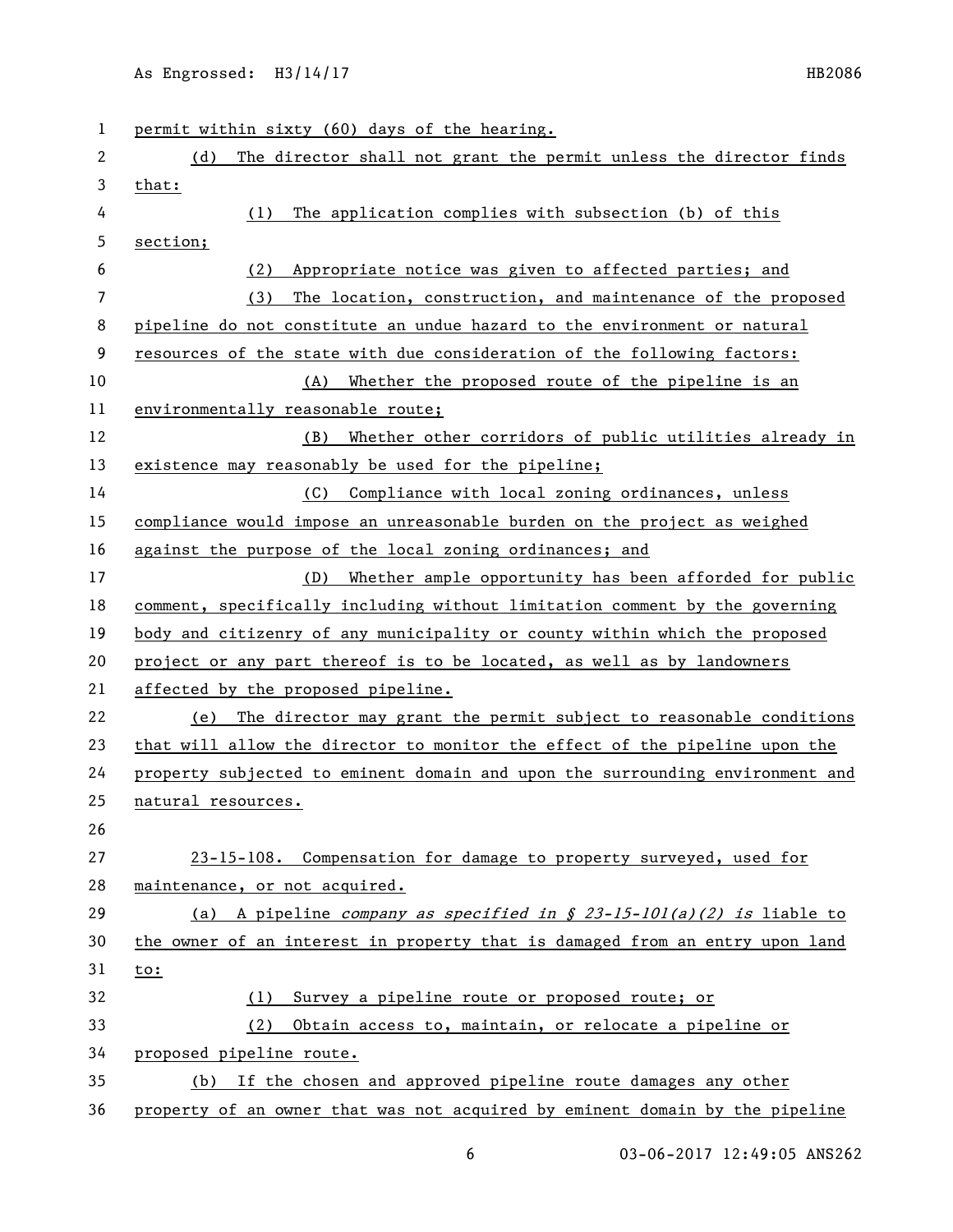As Engrossed: H3/14/17 HB2086

 company for the pipeline project, the owner shall be compensated under the laws of eminent domain for the fair market value of the damage to the other property upon the trial of the case of the property taken by eminent domain. (c) Any disputes regarding compensation for damage to property surveyed, used for maintenance, or not acquired shall be resolved in the circuit court with jurisdiction to hear such matters. 23-15-109. Applicability. If no increase in the width of an existing easement or right-of-way is required, the restrictions and conditions on the right of eminent domain imposed by this subchapter do not apply for the: (1) Replacement or expansion of an existing pipeline with similar equipment or facilities in substantially the same location; or (2) The rebuilding, upgrading, modernizing, or reconstructing of equipment or facilities that increase the capacity of the pipeline. SECTION 5. Arkansas Code § 18-15-1302 is amended to read as follows: 18-15-1302. Right to enter, survey, etc. — Plat or map.  $(a)$  (a)(1) Whenever If a corporation desires to construct a pipeline or build a logging railway upon or under the lands of individuals, or right-of-21 way of any railroad, or any turnpike,: 22 (1) the The corporation, by and its agents, shall have the right to enter peacefully upon the lands or rights-of-way and survey, locate, and 24 lay out its pipeline, thereon, or tram road or logging road. tram roads or logging roads; and 26 (2) However, the The corporation shall be is liable for any 27 damages that  $\frac{m}{x}$  result by reason of such acts from the corporation's surveying, locating, laying out, or constructing pipelines, tram roads, or logging roads. (b) The corporation shall designate on a plat or map to be made and filed with the county clerk of the county in which the pipeline or logging railway is located the width of the strip of land needed to be condemned for its purposes, the land's location, and the depth to which the pipes are to be laid if the project is a pipeline. SECTION 6. Arkansas Code § 18-15-1303 is amended to read as follows: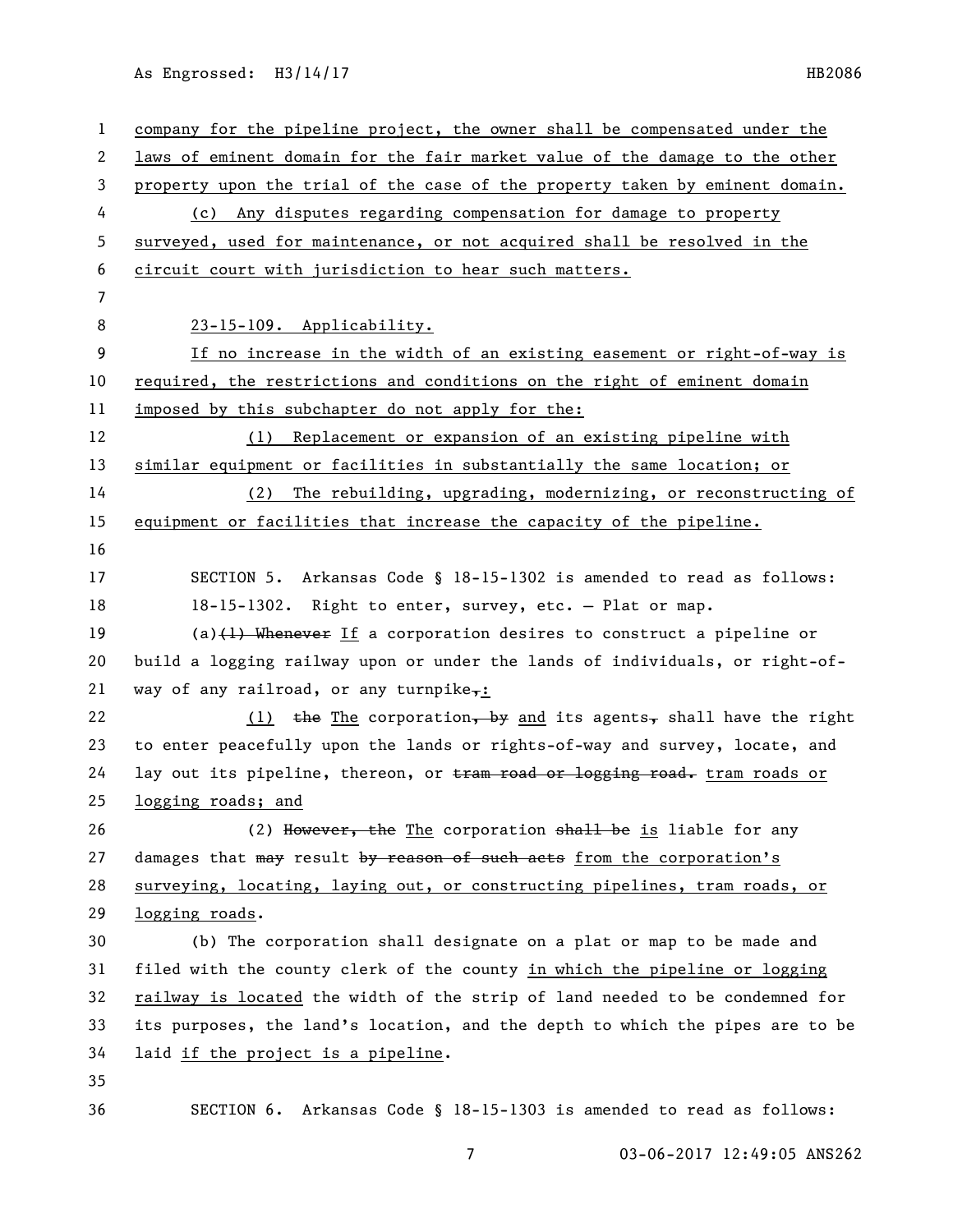| $\mathbf{1}$ | 18-15-1303. Procedure for condemnation.                                                   |
|--------------|-------------------------------------------------------------------------------------------|
| $\mathbf{2}$ | (a) In the event any company fails, If upon application to                                |
| 3            | individuals, railroads, or turnpike companies, a lumber company fails to                  |
| 4            | secure the right-of-way by consent, contract, or agreement, then the                      |
| 5            | eorporation lumber company shall have the right to proceed to procure the                 |
| 6            | eondemnation of condemn the property, lands, rights, privileges, and                      |
| 7            | easements in the manner provided by law for taking private property for                   |
| 8            | right-of-way for railroads as provided by $\frac{15-1201-18-15-1207}{18-15-1207}$ under § |
| 9            | 18-15-1201 et seq., including the procedure for providing notice by                       |
| 10           | publication and by certified mail in under § 18-15-1202.                                  |
| 11           | (b) If upon application to individuals, railroads, or turnpike                            |
| 12           | companies a pipeline company fails to secure the right-of-way by consent,                 |
| 13           | contract, or agreement, then the pipeline company may condemn the property,               |
| 14           | lands, rights, privileges, and easements in the manner provided by § 23-15-               |
| 15           | $101$ et seq.                                                                             |
| 16           |                                                                                           |
| 17           | EMERGENCY CLAUSE. It is found and determined by the<br>SECTION 7.                         |
| 18           | General Assembly of the State of Arkansas that landowners should be protected             |
| 19           | from unwarranted intrusions and appropriately compensated when pipeline                   |
| 20           | companies exercise the power of eminent domain; that the seizure of private               |
| 21           | property for pipeline purposes should be permitted only after a proposed                  |
| 22           | project is reviewed and verified to be a common carrier facility; and that                |
| 23           | this act is immediately necessary to ensure that appropriate safeguards are               |
| 24           | in place so that landowners are protected from unwarranted intrusions that                |
| 25           | impede the use and enjoyment of their property and are appropriately                      |
| 26           | compensated when the power of eminent domain is exercised by a pipeline                   |
| 27           | company, to prevent abuse of the eminent domain power, and to prevent harm to             |
| 28           | the environment or natural resources of the state. Therefore, an emergency is             |
| 29           | declared to exist, and this act being immediately necessary for the                       |
| 30           | preservation of the public peace, health, and safety shall become effective               |
| 31           | on:                                                                                       |
| 32           | The date of its approval by the Governor;<br>(1)                                          |
| 33           | If the bill is neither approved nor vetoed by the Governor,<br>(2)                        |
| 34           | the expiration of the period of time during which the Governor may veto the               |
| 35           | bill; or                                                                                  |
| 36           | If the bill is vetoed by the Governor and the veto is<br>(3)                              |